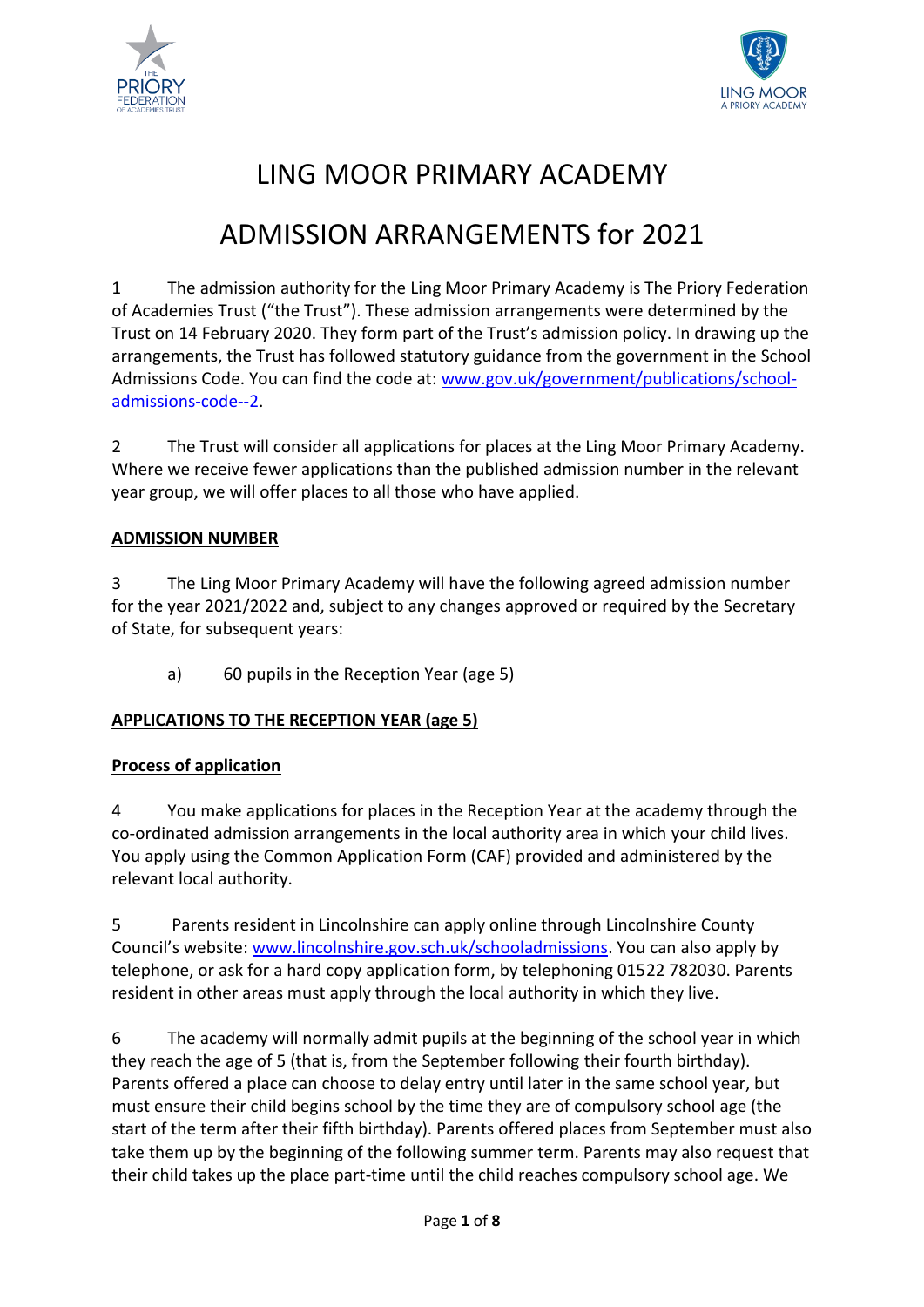



advise that any parent considering either option should contact the academy to discuss the arrangements, preferably before applying.

7 The academy will normally admit pupils into the designated year group for their age. The Trust will, however, consider applications from summer-born children (born after 1 April) to begin school in Year R in the following September when they are five, rather than with their designated age group. Such applications need to be made in writing, giving one or more reasons for the request. Any parent considering this should contact the academy to discuss the implications of this arrangement before applying. Each application will be dealt with individually to ensure all the circumstances are taken into account when making a decision. In coming to a conclusion, the academy will consider a range of evidence, including that provided by the parent, and take account of:

- the parent's views
- any available information about the child's academic, social and emotional development
- where relevant, their medical history and the views of a medical professional
- whether they have previously been educated out of their normal age group
- any evidence that the child may naturally have fallen into a lower age group if it were not for being born prematurely
- the views of the headteacher.

8 The Ling Moor Primary Academy will use the following timetable for applications each year (exact dates within the months may vary from year to year) which, whenever possible, will fit in with the common timetable agreed by the Lincolnshire local authority:

- a) By 1 September the Ling Moor Primary Academy will publish in its prospectus information about the arrangements for admission, including oversubscription criteria, for the following September (for example in September 2020 for admission in September 2021). This will include details of open evenings and other opportunities for prospective pupils and their parents to visit the academy.
- b) By the end of November the Ling Moor Primary Academy will provide opportunities for parents to visit the academy.
- c) By 15 January parents complete the CAF and return it to the relevant local authority to administer
- d) Between 15 January and 15 April
	- the local authority sends application information to the academy for consideration by the Trust
	- The Ling Moor Primary Academy sends a list of pupils to be offered places by the Trust to local authority.
- e) 16 April the relevant local authority will make the offers of places to parents of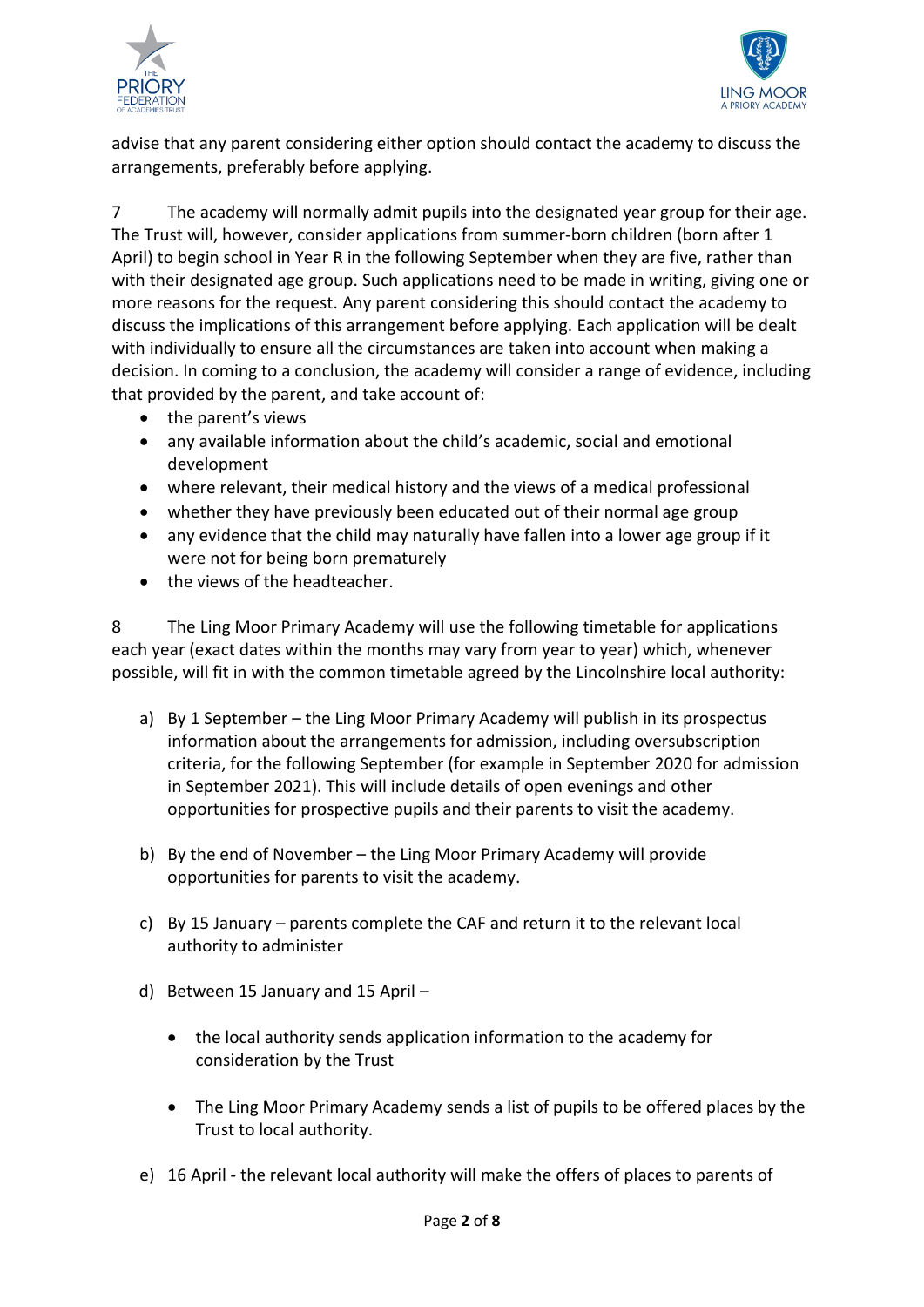



pupils joining primary provision on behalf of the Trust, as required by the School Admissions Code.

### **Admission criteria for the Reception Year (age 5)**

9 The Ling Moor Primary Academy will first accept all pupils with an education, health and care (EHC) plan (*Children and Families Act 2014*) that names the academy.

#### **Oversubscription criteria for the Reception Year**

10 Where the number of applications for admission is greater than the published admission number, the Trust will consider applications against the criteria set out below.

11 After the admission of pupils with EHC plans or statements, the criteria below will be applied for the remaining places, in the order in which they are set out:

- a. looked after children, or previously looked after children *(please note the revised definition in paragraph 23 below)*
- b. siblings of pupils who are on the roll of the academy at the time of the application
- c. children of a member of staff of the academy who has been employed at the academy for two or more years at the time of the application, or who has been appointed to a vacant post for which there is a demonstrable skill shortage.
- d. children for whom the academy is the nearest state-funded school to their home address, measured by straight-line distance

*In the event of more applicants than places under criteria 11b, 11c or 11d above, children living nearest to the academy have priority, using criterion 11e.*

e. children who live nearest to the academy measured by the straight-line distance from the Post Office address point of the academy's main entrance to the Post Office address point of the child's home.

*In the event that two or more applicants under criterion 11e live the same straightline distance from the academy, the place or places will be allocated at random by an independent person*

#### **ARRANGEMENTS FOR ADMITTING PUPILS TO OTHER YEAR GROUPS AND OTHER THAN AT THE START OF THE SCHOOL YEAR**

12 The academy will consider all applications to year groups in which the academy provides education. If the year group applied for contains fewer pupils than the published admission number (PAN) for the normal intake year for this year group, the academy will admit the child. If there are more applications than places then the oversubscription criteria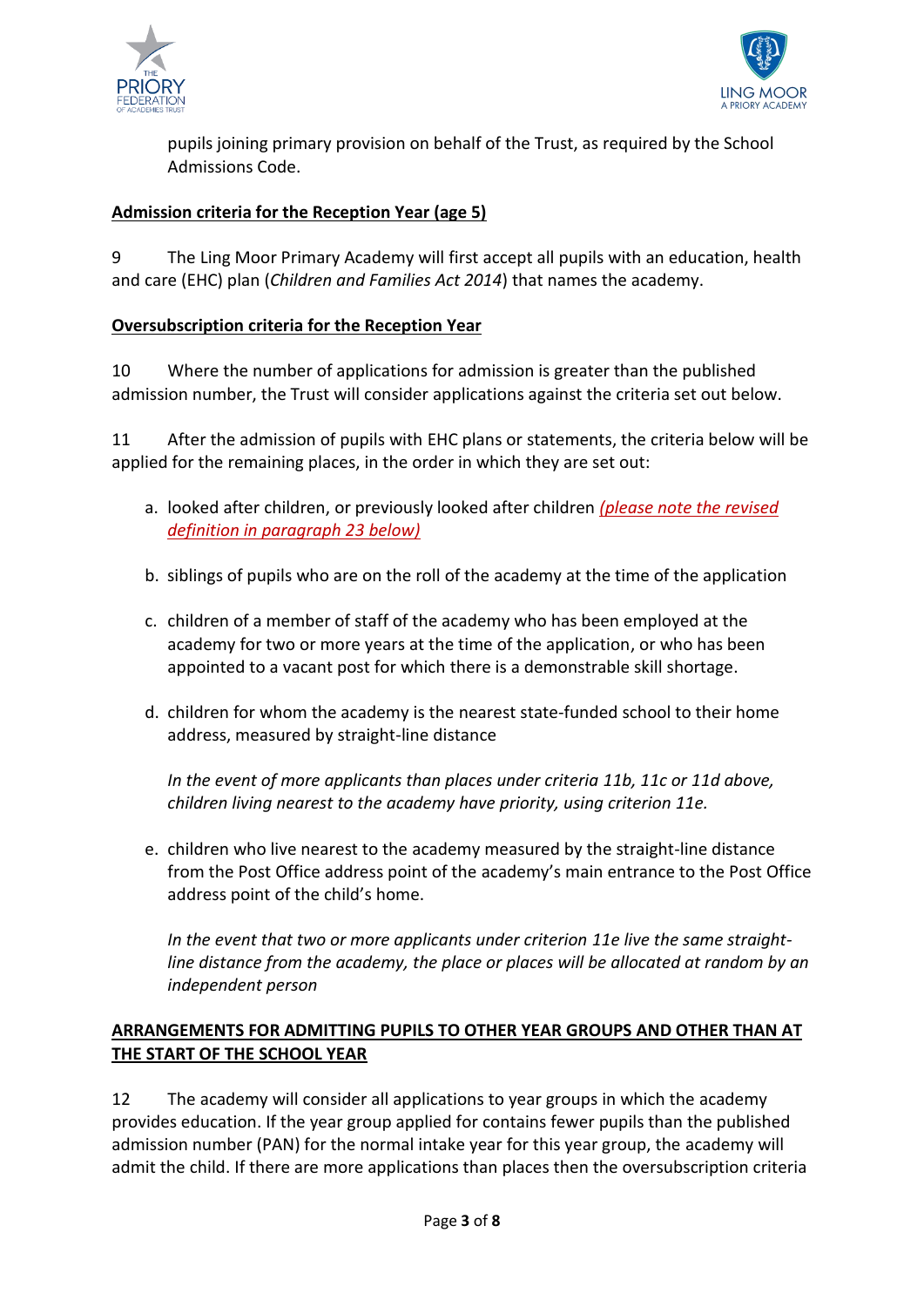



will be used to decide who should be offered places. In the event that such an application would cause an infant class (Reception Year, Year 1 and Year 2) to be unlawfully large or would prejudice the provision of efficient education or the efficient use of resources, it may be necessary to refuse a place, even though the year group would not reach the PAN for that year group when first admitted.

13 You should make these applications through Lincolnshire County Council or directly to the academy. You can apply online at [www.lincolnshire.gov.uk/schooladmissions.](http://www.lincolnshire.gov.uk/schooladmissions) You can also apply by telephone, or ask for a hard copy application form, by telephoning 01522 782030.

# **ADMISSION OF PUPILS OUTSIDE THEIR NORMAL AGE GROUP**

14 The academy will normally admit pupils into the designated year group for their age. Parents may seek a place for their child outside their normal age group if, for example, the child is gifted or talented, or has experienced significant problems such as ill health. As well as completion of the CAF, these applications need to be made in writing, giving one or more reasons for the request. Any parent considering this should contact the academy to discuss the implications of this arrangement before applying. Each application for admission outside the normal age group will be dealt with individually to ensure all the circumstances are taken into account when making a decision. In coming to a decision, the academy will consider a range of evidence as set out in the School Admissions Code, including that provided by the parent, and take account of:

- the parent's views
- any available information about the child's academic, social and emotional development
- where relevant, their medical history and the views of a medical professional
- whether they have previously been educated out of their normal age group
- any evidence that the child may naturally have fallen into a lower age group if it were not for being born prematurely
- the views of the headteacher.

#### **CHILDREN OF UK MILITARY PERSONNEL**

15 The Trust aims to support the military covenant by removing any disadvantage to UK service personnel (UK Armed Forces) moving to the area or Crown Servants returning from overseas to live in the area by:

- a) processing an application in advance of a move to the area provided it is accompanied by an official letter that declares a relocation date and a Unit address, intended address or quartering address (or the equivalent in the case of Crown Servants returning from overseas)
- b) accepting a Unit postal address, quartering area address or confirmed future residential home address for admissions purposes for a child of service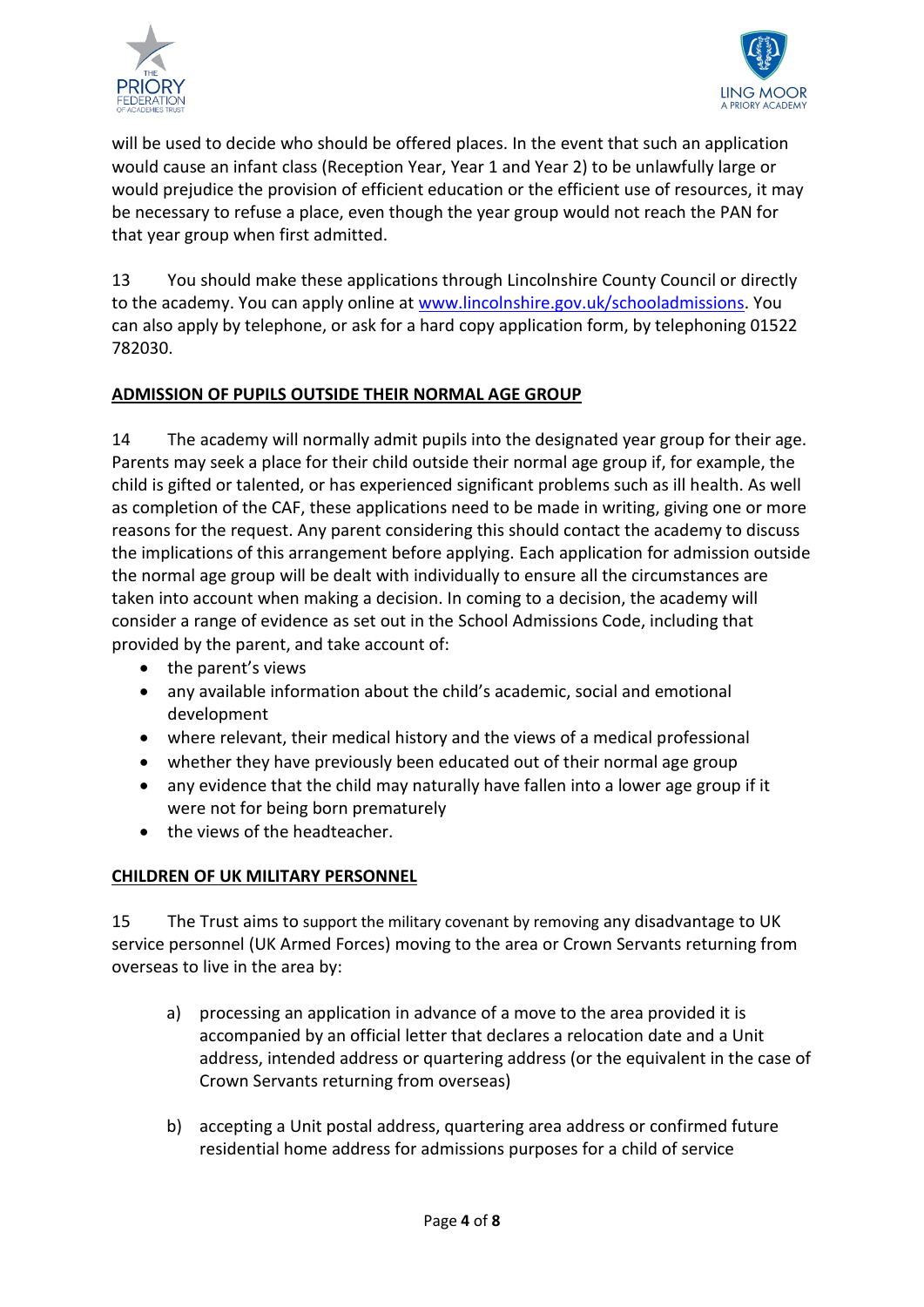



personnel or Crown Servants moving to the area, where the parent requests this.

The Trust will not refuse a service child a place solely because the family does not have an intended address or does not yet live in the area. Evidence of an intended address will be required, such as tenancy agreement or mortgage statement. Please contact the academy for more details.

For late coordinated applications and in-year applications supported by the appropriate military documentation, the Trust will aim to remove any disadvantage to UK service personnel (UK Armed Forces). The Trust will consider whether:

- An application from that address would normally succeed in an oversubscribed year;
- There is any child on the reserve list with higher priority under the oversubscription criteria;
- The prejudice from admitting an extra child would be excessive.

The Trust has discretion to admit above the admission number in these circumstances if it wishes, but is not obliged to do so. If a place is refused, you will be informed of your right of appeal.

# **OPERATION OF WAITING LISTS**

16 The academy will operate a waiting list until 31 December each year for all unsuccessful applicants for each year group in which the academy provides education. A child's position on a waiting list will be determined solely in accordance with the oversubscription criteria set out for the relevant year group above. The waiting list for entry to the Reception Year is managed by Lincolnshire local authority's School Admissions Team from 16 April until the end of August each year.

17 Where places become vacant the Trust will allocate places to children on the waiting list in the order determined by the oversubscription criteria, irrespective of the time they have been on the waiting list. The waiting list will be reordered in accordance with the oversubscription criteria every time there is a new applicant, an applicant's details change or an applicant leaves the waiting list. You will need to inform the academy of your new address and any other new contact details if you move house while on the waiting list.

18 Once the waiting list has closed in each year group on 31 December, you will need to reapply if you wish your child to join the academy at a subsequent point.

# **RIGHT OF APPEAL**

19 Parents and carers of all unsuccessful applicants have a right of appeal to an Independent Appeal Panel. The appeal panel is set up under the School Admission Appeals Code. Details of how to make an appeal will be provided when a parent is informed of a decision to refuse their child a place at the academy.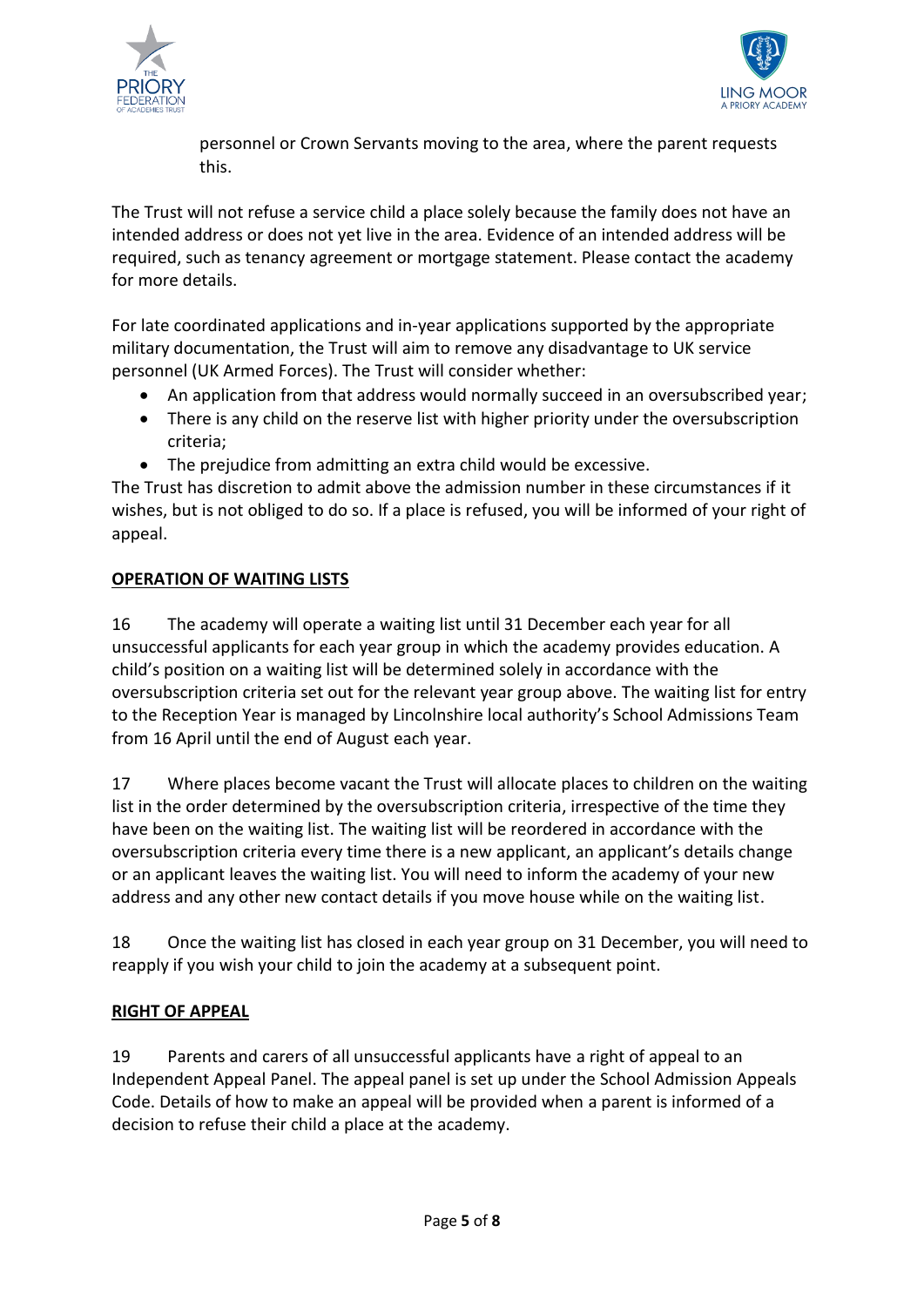



# **FAIR ACCESS PROTOCOL**

20 The academy and Trust will participate fully with the Lincolnshire local authority's *Fair Access Protocol*, which makes sure that unplaced children, especially the most vulnerable children, are offered a place at a suitable school as quickly as possible. Children allocated a place under the *Fair Access Protocol* take precedence over those on a waiting list.

# **CONCERNS ABOUT APPLICATIONS**

21 As the admission authority for the academy, the Trust has the right to investigate any concerns it has about an application. The Trust may withdraw an offer of a place if it is found that parents have made a fraudulent claim or provided intentionally misleading information, such as a false address. The Trust reserves the right to check any information provided so it can apply the oversubscription criteria accurately and fairly.

#### **DEFINITIONS**

#### *Looked after children*

*22 A looked after child is a child who is (a) in the care of a local authority, or (b) being provided with accommodation by a local authority in the exercise of their social services functions (see the definition in Section 22(1) of the Children Act 1989) at the time of making an application to a school.*

*23 Previously looked after children are children who were looked after, but ceased to be so because they were adopted (or became subject to a child arrangements order or special guardianship order), including those children who appear to the Trust to have been in state care outside of England and ceased to be in state care as a result of being adopted. A child is regarded as having been in state care outside of England if they were in the care of or were accommodated by a public authority, a religious organisation, or any other provider of care whose sole or main purpose is to benefit society.*

*24 Previously looked after children includes children who were adopted under the Adoption Act 1976 (see section 12 adoption orders) and children who were adopted under the Adoption and Children Act 2002 (see section 46 adoption orders).* 

*25 Child arrangements orders are defined in section 8 of the Children Act 1989, as amended by section 12 of the Children and Families Act 2014. Child arrangements orders replace residence orders and any residence order in force prior to 22 April 2014 is deemed to be a child arrangements order.* 

*26 Section 14A of the Children Act 1989 defines a 'special guardianship order' as an order appointing one or more individuals to be a child's special guardian (or special guardians).*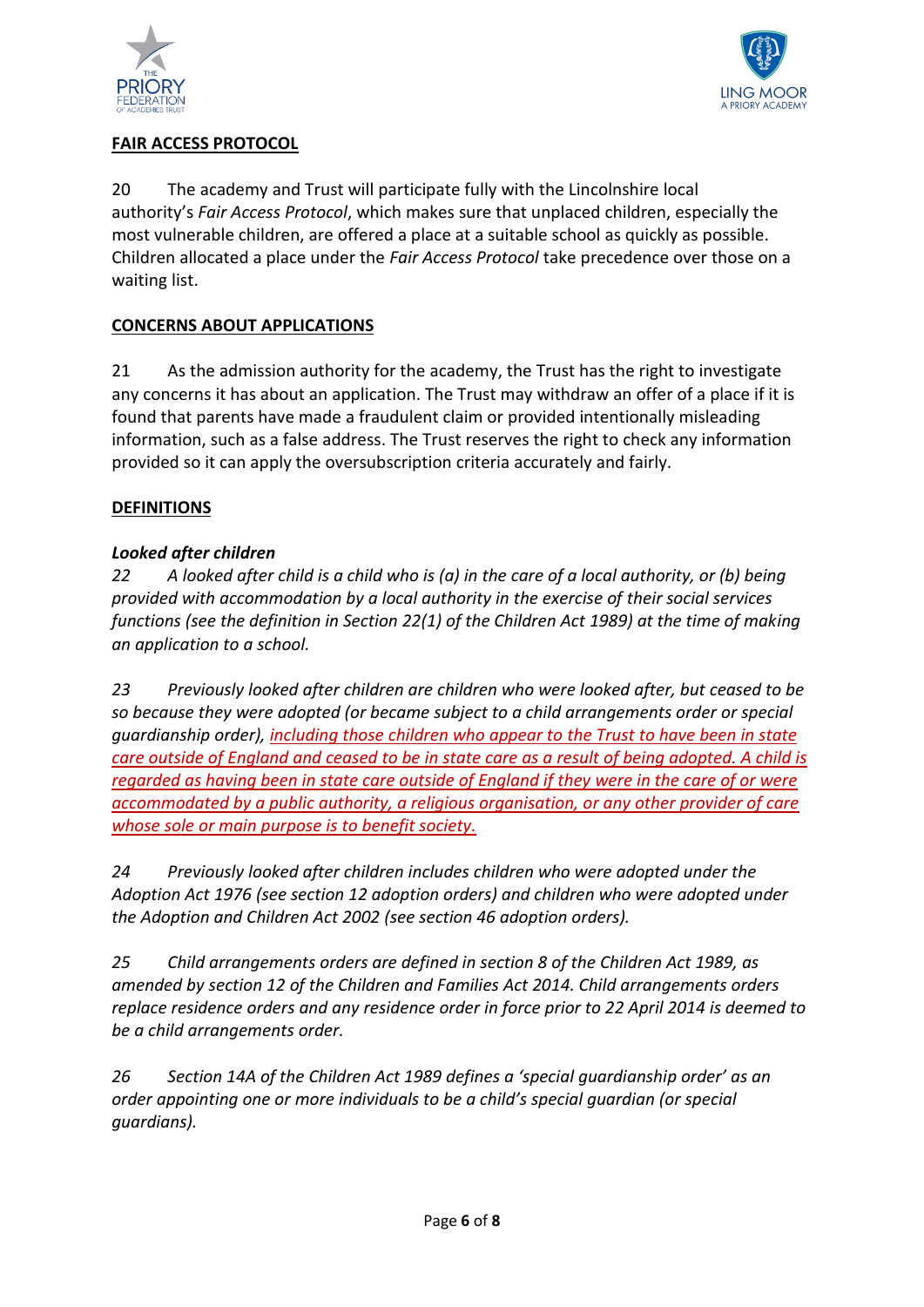



# Paragraph 23 above was amended on 12<sup>th</sup> July 2021 to conform to the requirements of the *School Admission Code 2021 in respect of previously looked after children.*

### *Siblings*

- *27 A sibling is defined as:*
	- *a natural brother or sister, whether or not a resident in the same household*
	- *another child normally in residence for the majority (more than 50%) of term time in the household for whom the adult in the household has parental responsibility as defined in the Children Act 1989 (for example, adopted siblings, half-brothers and sisters, step-brothers or sisters, and foster brothers or sisters)*
	- *any child in the household where an adult is defined as a parent for the purposes of section 576 of the Education Act 1996.*

# *The position of twins and siblings in the same year group*

*28 In the case of twins or other children from multiple births and where only one place is available, the applications will be considered together as one application. The academy will then exceed its published admission number, including in infant classes, where it would be an exception to the infant class size limit.*

*29 In the case of more than one sibling not from a multiple birth applying to join the same year group and where only one place is available, the applications will be considered together as one application. The academy will then exceed its published admission number, except in infant classes, where the infant class size limit still applies and only one place would be offered.*

# *Distance*

*30 Distances are measured in a straight line and are calculated to three decimal places (for example 1.543 miles) by the Lincolnshire County Council school admissions team from the Post Office address point of the child's home to the Post Office address point of the academy (the gate at the main entrance on Inns Close, Lincoln). The distance from home to the nearest state-funded school is measured in the same way.*

#### *Home address*

*31 This is the address where the child lives for the majority of the school term time with a parent who has parental responsibility as defined in the Children Act 1989 or where an adult in the household is defined as a parent for the purpose of section 576 of the education Act 1996. This could include a person who is not a parent but who has parental responsibility for her or him. It will not usually include other relatives such as grandparents, uncles, aunts etc. unless they have all the rights, duties, powers and authority which by law a parent of a child has in relation to the child and their property.*

*32 In the case of a child who normally lives during the school week with more than one parent at different addresses, or if the family uses more than one home, we will take as the home address the address where your child normally lives for the majority of the school term time. In either scenario if you can show that your child spends an equal amount of time at*